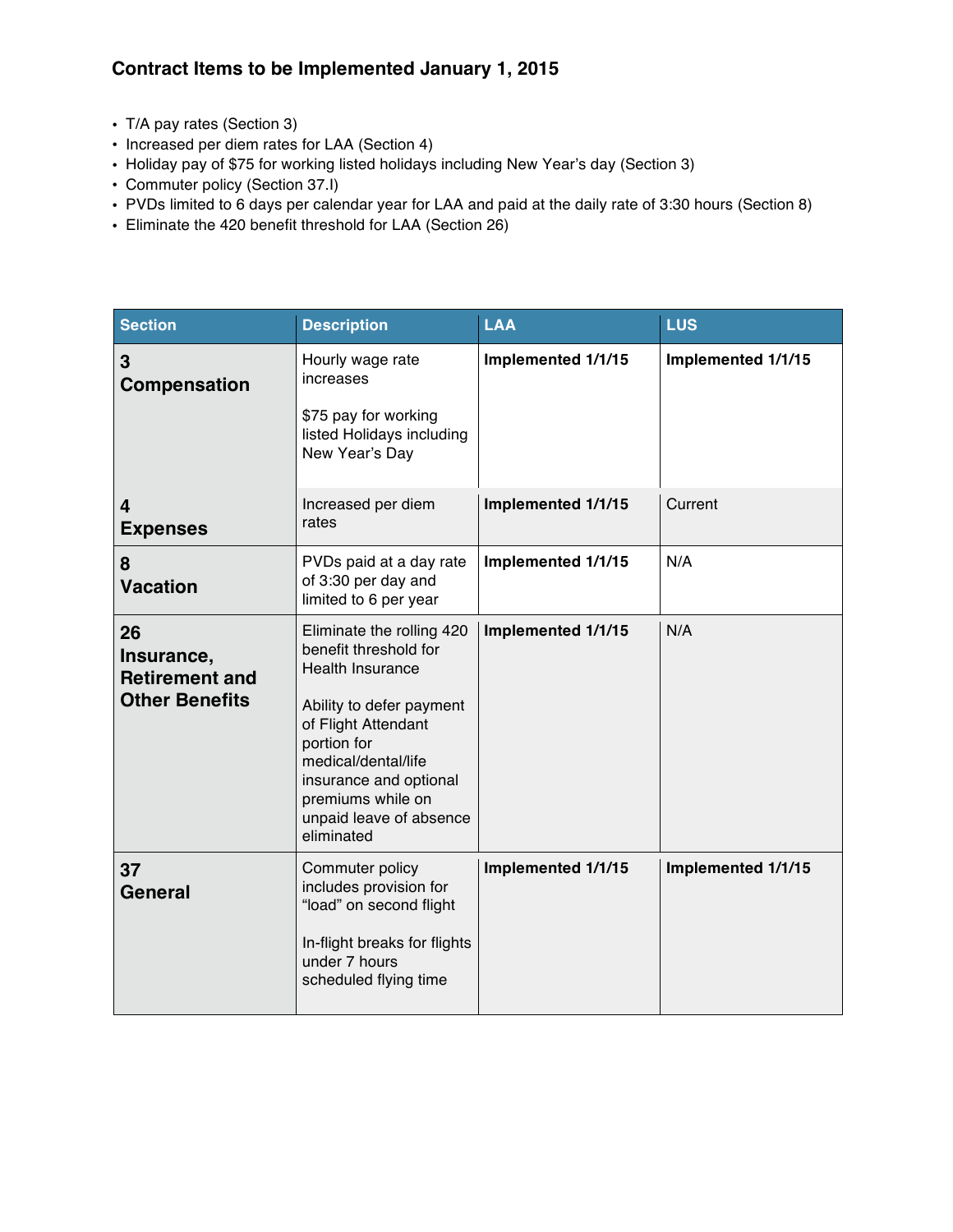| <b>Section</b>                            | <b>Description</b>                                                                                                                                                                                                                                                                                                                                                                            | <b>LAA</b>         | <b>LUS</b>         |
|-------------------------------------------|-----------------------------------------------------------------------------------------------------------------------------------------------------------------------------------------------------------------------------------------------------------------------------------------------------------------------------------------------------------------------------------------------|--------------------|--------------------|
| 6<br><b>Crew</b><br><b>Accommodations</b> | Hotel rooms provided<br>for all scheduled and<br>unscheduled ground<br>time of 4 hours or more<br>"Me too" with Pilots<br>on hotel<br>accommodations<br>Improved transportation<br>language when waiting<br>for hotel transportation.                                                                                                                                                         | Implemented 1/1/15 | Implemented 1/1/15 |
| 21<br><b>Probation</b>                    | First 180 days with the<br>company as a Flight<br>Attendant. Leaves of 16<br>or more days during that<br>period will extend the<br>probationary period for<br>an equal number of<br>days. Full protection of<br>the contract for all<br>probationary Flight<br>Attendants except the<br>right to file a grievance<br>for termination.<br>Trip trades may be done<br>prior to the first day of | Implemented 1/1/15 | Implemented 1/1/15 |
|                                           | the bid month. After the<br>first of the month trades<br>can be done with<br>approval from Flight<br>Service Manager.                                                                                                                                                                                                                                                                         |                    |                    |
| 23<br><b>Reduction in</b><br><b>Force</b> | Leaves must be offered<br>prior to any reduction in<br>force due to a Flight<br>Attendant overage.<br>Any involuntary furlough<br>would receive furlough                                                                                                                                                                                                                                      | Implemented 1/1/15 | Implemented 1/1/15 |
|                                           | pay.                                                                                                                                                                                                                                                                                                                                                                                          |                    |                    |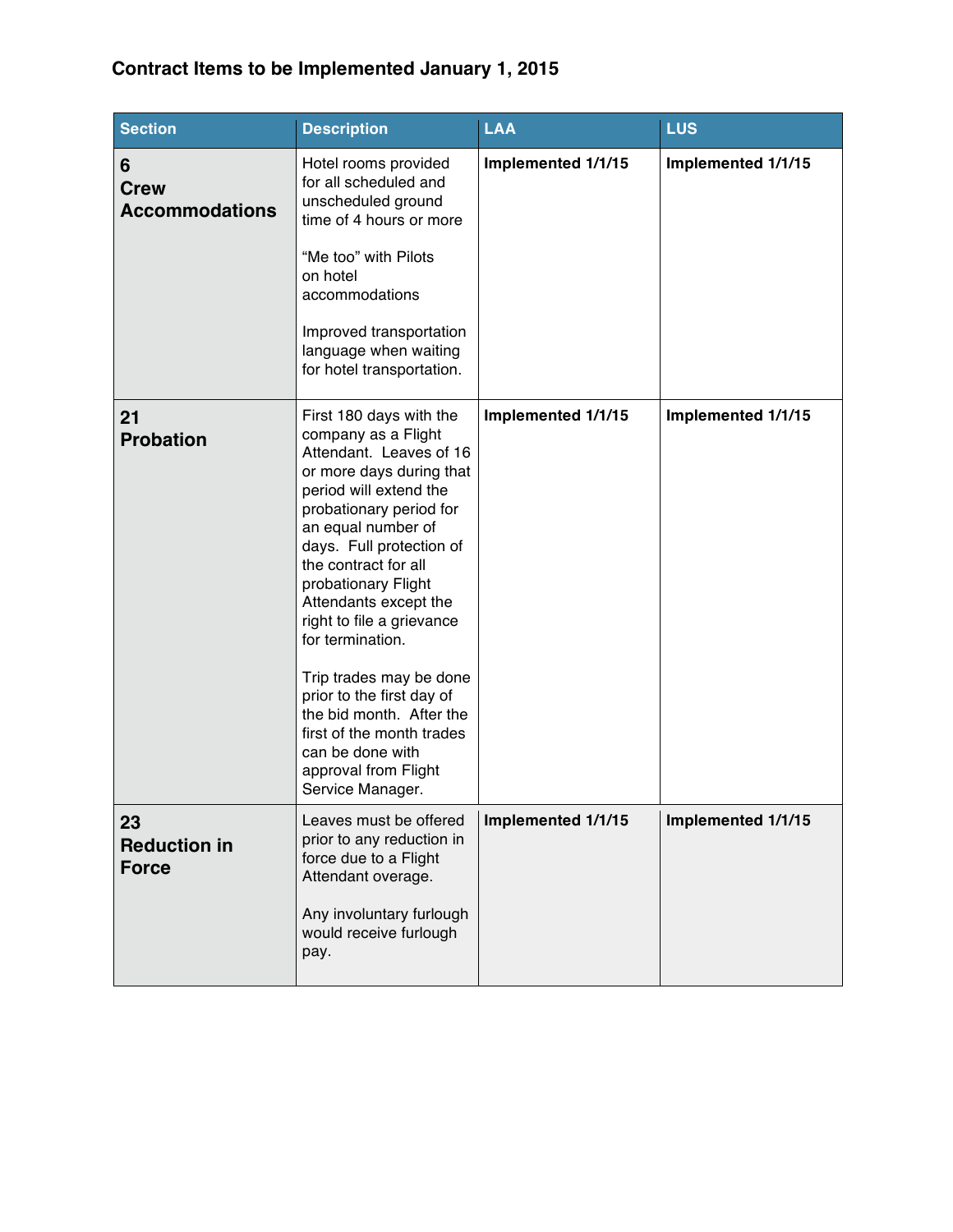| Implemented 1/1/15<br>Implemented 1/1/15<br>Moving expenses are<br>5<br>covered for moves due<br><b>Moving Expenses</b><br>to the:<br>• opening of a new crew<br>base<br>· a crew base closure,                                                                                                                                                                                                                                                                                                                                                                                                                                 | <b>Section</b> | <b>Description</b> | <b>LAA</b> | LUS |
|---------------------------------------------------------------------------------------------------------------------------------------------------------------------------------------------------------------------------------------------------------------------------------------------------------------------------------------------------------------------------------------------------------------------------------------------------------------------------------------------------------------------------------------------------------------------------------------------------------------------------------|----------------|--------------------|------------|-----|
| or displacement from<br>crew base for any<br>reason<br>• Recalled from furlough<br>to a different crew<br>base<br>Settling days:<br>The Company will<br>provide a FA with five<br>(5) consecutive calendar<br>days free of all duty,<br>three (3) days of which<br>shall be paid and<br>credited for purposes of<br>settling days at the<br>Flight Attendants option.<br>General:<br>Paid moving expenses if<br>move is completed<br>within three (3) years of<br>the effective date of the<br>transfer.<br><b>Voluntary Transfers:</b><br>Company shall provide<br>up to five (5)<br>consecutive calendar<br>days free of duty |                |                    |            |     |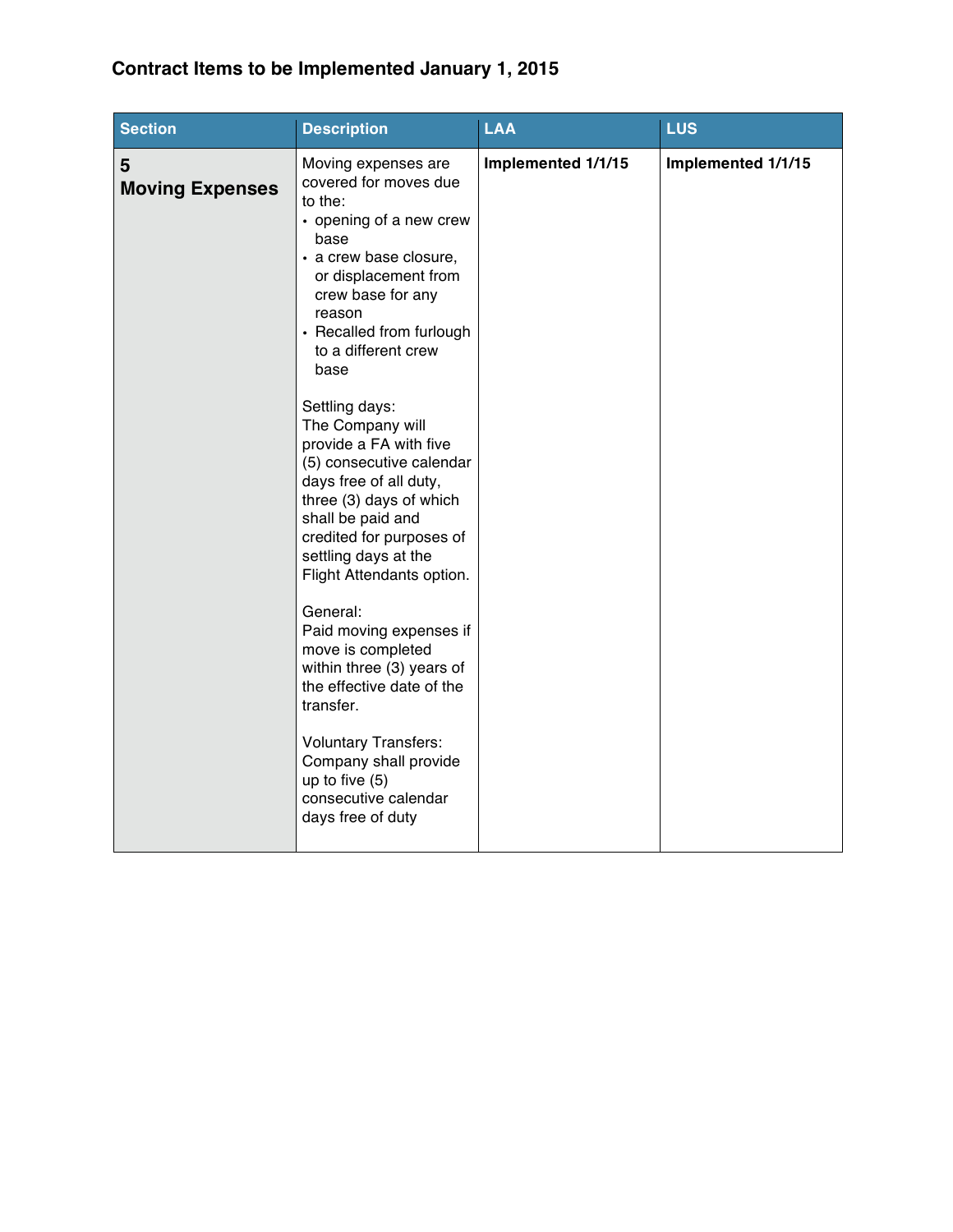| <b>Section</b>                                                                                                         | <b>Description</b>                                                                                                                                                                                                                                                                                                                                                                                                                                     | <b>LAA</b>         | LUS                |
|------------------------------------------------------------------------------------------------------------------------|--------------------------------------------------------------------------------------------------------------------------------------------------------------------------------------------------------------------------------------------------------------------------------------------------------------------------------------------------------------------------------------------------------------------------------------------------------|--------------------|--------------------|
| 1<br><b>Scope</b>                                                                                                      | Company recognizes<br>APFA as the<br>representative of Flight<br>Attendants<br>In the event the<br>Company is merged<br>with another airline,<br>Flight Attendants will be<br>provided labor<br>protective provisions no<br>less favorable than the<br>labor protective<br>provisions in this<br>Section, i.e. (Allegheny-<br>Mohawk labor protective<br>provisions) or as<br>provided in the<br>agreement for Section<br>8, 11 of the LPP             | Implemented 1/1/15 | Implemented 1/1/15 |
| 33<br><b>Employee</b><br><b>Assistance</b><br>Program,<br><b>Professional</b><br><b>Standards, Drug</b><br>and Alcohol | Covers employee<br>assistance programs<br>including but not limited<br>to alcohol/drug testing,<br>mental health disorders,<br>professional standards<br>and critical incident<br>stress management.<br>Procedures for drug and<br>alcohol testing, duty rest<br>requirements and pay<br><b>Professional Standards</b><br>resolves conflicts<br>between Flight<br>Attendants or between a<br><b>Flight Attendant and</b><br>another employee<br>group. | Implemented 1/1/15 | Implemented 1/1/15 |